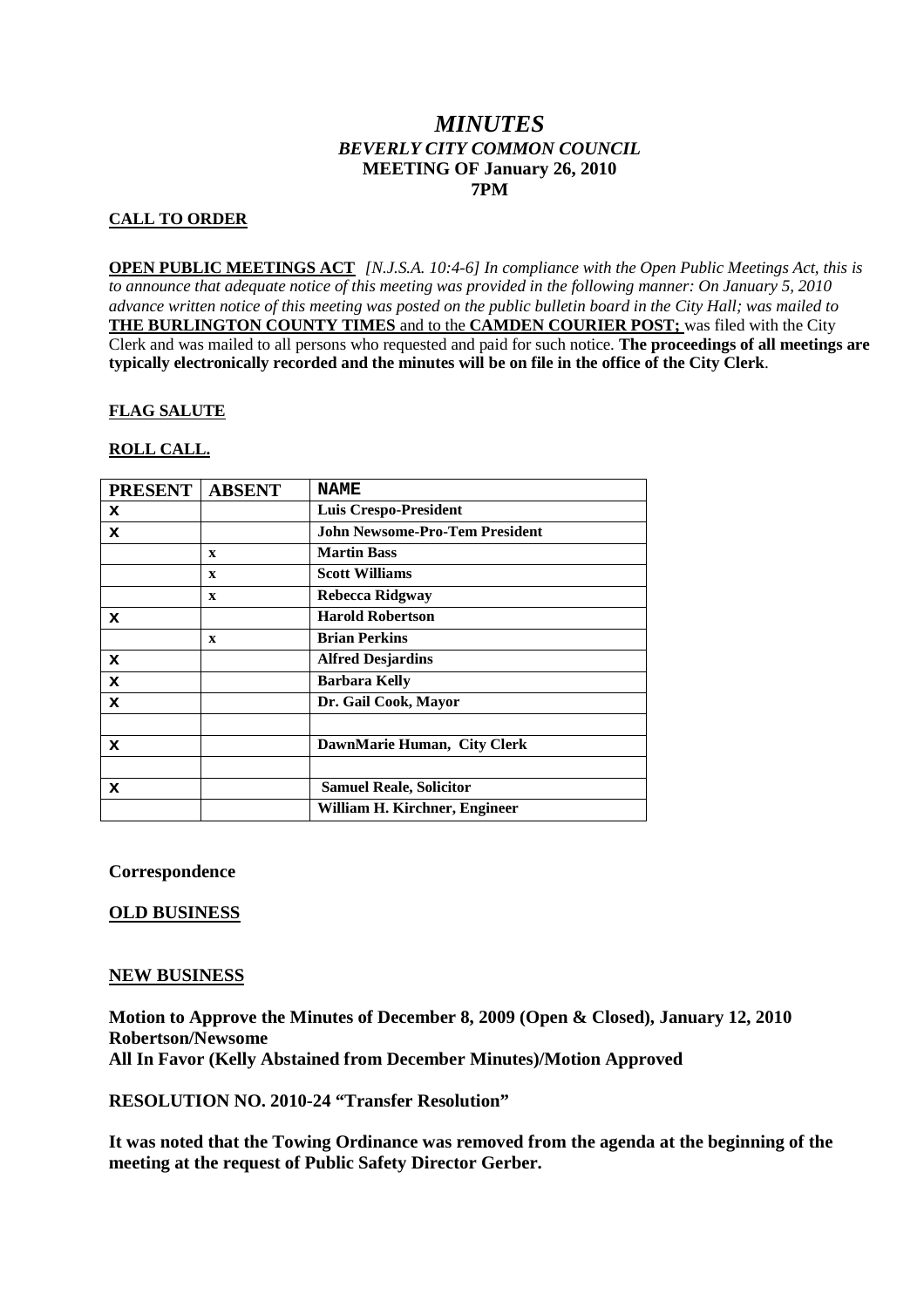**Motion to Approve ORDINANCE NO. 2010-2 "Council Size Reduction" Newsome/Desjardins**

**Roll Call**

**Newsome – Yes Bass – Absent Williams – Absent Ridgway – Absent Robertson – Yes Perkins – Absent Desjardins – Yes Kelly – Yes Crespo – Yes**

**Motion Approved**

## **SOLICITORS REPORT**

#### **ENGINEER'S REPORT**

#### **MAYOR'S REMARKS**

#### **COUNCIL REPORTS**

### **PAYMENT OF THE BILLS – Robertson/Newsome Roll Call**

**Newsome – Yes Bass – Absent Williams – Absent Ridgway – Absent Robertson – Yes Perkins – Absent Desjardins – Yes Kelly – Yes Crespo – Yes**

**Motion Approved**

#### **PUBLIC SESSION AND PUBLIC SAFETY.**

**This provides the public an opportunity to ask questions of city council concerning the city or address questions to the Director of Public Safety. Please state your name and address for the record.**

**Mr. & Mrs. Delia – Kramer Avenue – Asked about the trenches on Manor Road left by PSE&G. Public Safety Director Gerber responded that the trenches were a temporary fix and a more permanent fix would be underway later after weather issues subsided.**

**There was also a question about where the other members of Council were. Council President Crespo**